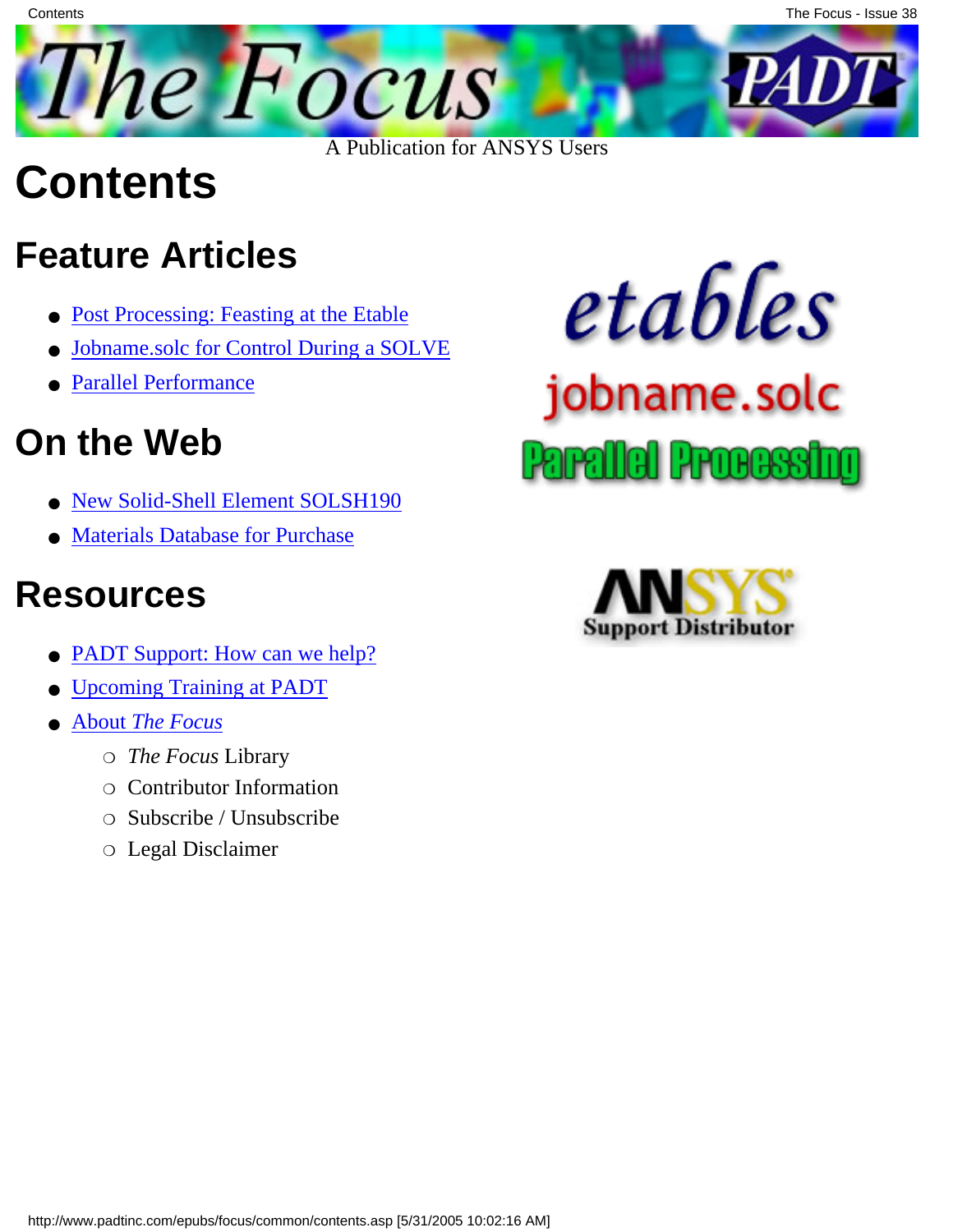<span id="page-1-0"></span>

### **Post Processing Tips & Hints: Feasting at the Etable** A Publication for ANSYS Users

### by Eric Miller, PADT

This series on Post Processing with ANSYS has taken a little vacation. Other topics have come up and pushed it aside. But, our erstwhile editor has done a good job to keep reminding us that we need to finish what we started. In this article, we will be looking at one of those very powerful modules that ANSYS has had for a long time and that many users are not all that aware of: E-Tables.

#### Quoting from the online documentation:

*"Think of the element table as a spreadsheet, where each row represents an element, and each column represents a particular data item for the elements."*

Back before the power of vector APDL operations in ANSYS, this was the way you extracted and manipulated result data as a group. Also, some types of results information, especially for line elements, are only available by making an etable. Often you will use ETABLEs when the results available using the PRNSOL, PLNSOL do not include the information you need. If that information is stored for the element, you can make an ETABLE, and the plot, list, and otherwise work with this array. If you do anything other than modeling with solid elements, such as composites, beams, coupled-matrix elements, then etable has a lot to offer in terms of getting more information out of your models.

### **Do I need to go to a furniture store to get an ETABLE?**

One common misconception is that each element has an etable and you call it up to "see" all the other results missing from PRNSOL, PLNSOL, etc. Actually, etables are made on the fly in POST1 and the user tells ANSYS what to fill the rows (elements) and columns (result information) with. This is done with the aptly name ETABLE command and through element selection. You pick what elements you want information for, and then issue an ETABLE command that describes what you want to store and what to call it. ANSYS reads through the results, extracts the information, and places it in the etable. You can make many etables for the same element groups as needed. The command has the format of:

#### ETABLE, *Lab*, *Item*, *Comp*

The "*Lab*" is the name you want to give the new column, limited to 8 characters (old command), or it can be a command used to (1) refill the table after a SET with REFL, (2) list the status of the table with STAT, or (3) erase the contents of the table with ERAS. *Item* and *Comp* are the same as with most POST1 commands, the *Item* refers to some sort of result type you desire and *Comp* gives a more specific definition (example: stress in x direction is S,X). This command generates a single etable and it holds up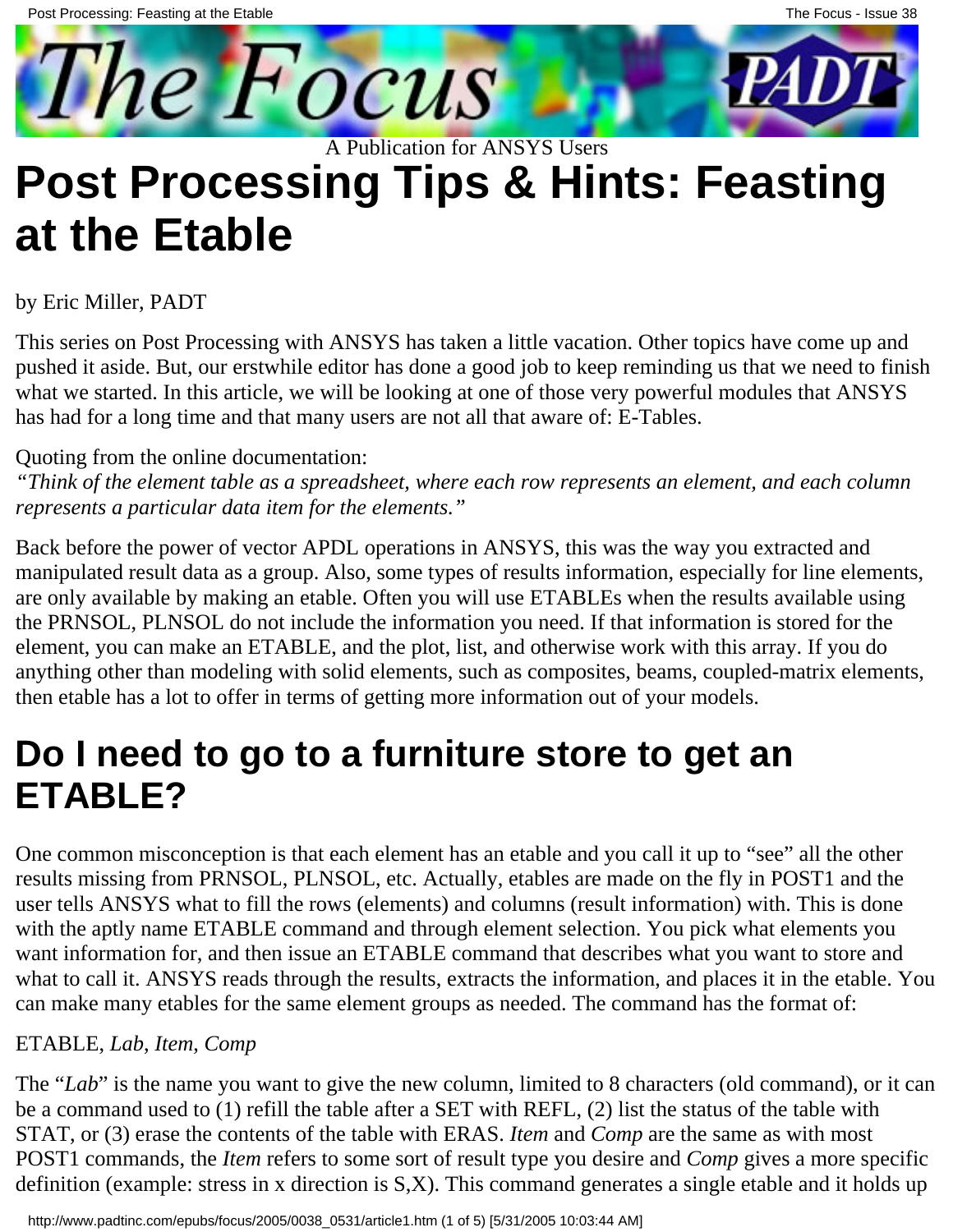



to 200 columns. If you want to remove a column you can do that by specifying the column name with *Lab* and then use ERAS for the *Item*.

### **What can I put on my new Etable?**

The information available for placement in an etable varies from element type to element type. If you have ever read the documentation for a given element and actually scrolled to the bottom of the page, you will have noticed some large tables. Open up the ANSYS help and look up SOLID45. If you scroll down to Table 45.1 and 45.2 you will see the typical tables that list "Element Output." Not everything in these table can be put in an Etable.

The way you can tell if something is available is if a ":" is in the name. The text in front of the colon is the *Item* and the text list after contains all the various *Items* that can be used. Sometimes, as with the Volume of an element, there is no *Comp* argument. If you look at Figure 1, you can see that ETABLE, Vol, VOLUME will store the volume of all the selected elements in the next available column in an ETABLE. ETABLE, StressX, S, X will put the element stresses in the X direction in a column labeled STRESSX.

| Name                     | Definition                                                                                                                       | о  | к |  |
|--------------------------|----------------------------------------------------------------------------------------------------------------------------------|----|---|--|
| EL                       | Element Number                                                                                                                   | Y  | Y |  |
| <b>NODES</b>             | Nodes - I, J, K, L, M, N, O, P                                                                                                   | Υ  | Y |  |
| MAT                      | Material number                                                                                                                  | Υ  | Υ |  |
| VOLU:                    | Volume                                                                                                                           | Υ  | Y |  |
| XC, YC, ZC               | Location where results are reported                                                                                              | Υ  | 3 |  |
| PRES                     | Pressures P1 at nodes J, I, L, K; P2 at I, J, N,<br>M; P3 at J, K, O, N; P4 at K, L, P, O; P5 at L,<br>I, M, P, P6 at M, N, O, P | Y  | Y |  |
| TEMP                     | Temperatures T(I), T(J), T(K), T(L), T(M), T<br>$(\mathbb{N}), \mathbb{T}(\mathbb{O}), \mathbb{T}(\mathbb{P})$                   | Υ  | Y |  |
| FLUEN                    | Fluences FL(I), FL(J), FL(K), FL(L), FL(M),<br>$FL(N)$ , $FL(O)$ , $FL(P)$                                                       | Υ  | Y |  |
| S:X, Y, Z, XY, YZ,<br>xz | <b>Stresses</b>                                                                                                                  | Υ  | Y |  |
| S:1, 2, 3                | Principal stresses                                                                                                               | Υ  | Y |  |
| <b>C.D.TT</b>            | Change in Links of the                                                                                                           | ٦r | v |  |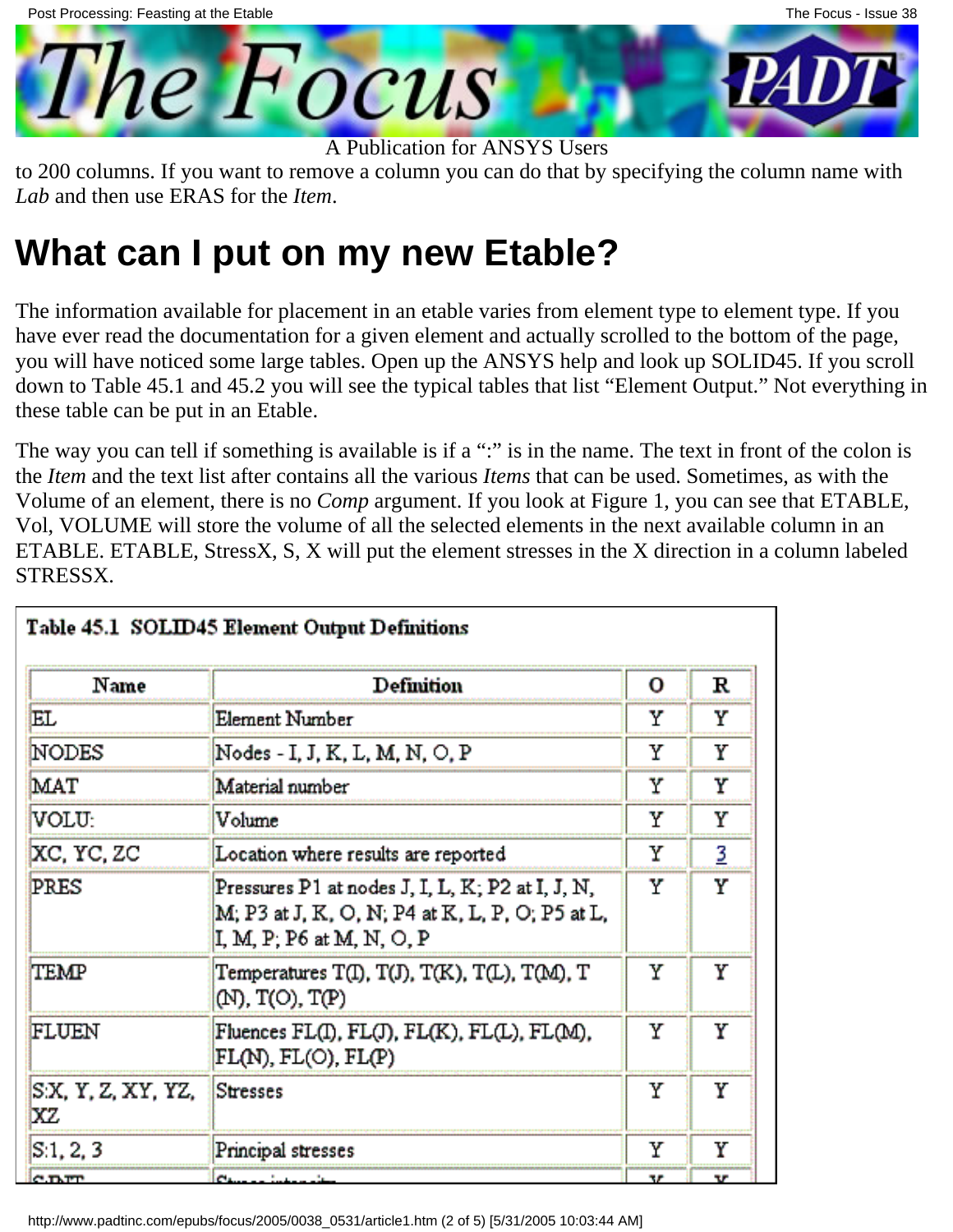

Figure 1. Typical element output table.

You should note that the R column in the Element Output table tells you which items are available in the .rst file. A Y says it is always there. If there is a number, scroll down to the footnotes under the table. Usually this tells you that you have to set up a special KEYOPT to get the value listed.

If you scroll down further to Table 45.3, you are digging deeper through the strata of ANSYS history to an earlier epoch when short cryptic names and numbers were used to identify results. These are called "Item and Sequence Numbers" and as obtuse as they are, they can be very useful. Since I suspect most of you didn't actually open up ANSYS help and look at the documentation on SOLID45, you can see table 45.3 shown as Figure 2.

| Output           | <b>ETABLE</b> and <b>ESOL</b> Command Input |    |    |                          |    |    |                          |    |    |
|------------------|---------------------------------------------|----|----|--------------------------|----|----|--------------------------|----|----|
| Quantity<br>Name | Item                                        | 1  | J  | к                        | L  | м  | N                        | О  | P  |
| P1               | SMISC                                       | 2  | 1  | 4                        | 3  |    | $\blacksquare$           | ×. | ۰  |
| P2               | SMISC                                       | 5  | 6  |                          |    | 8  | 7                        |    | -  |
| P3               | SMISC                                       |    | 9  | 10                       |    |    | 12                       | 11 | -  |
| P4               | SMISC                                       |    | ۰  | 13                       | 14 |    | ٠                        | 16 | 15 |
| P5               | SMISC                                       | 18 | -  | $\overline{\phantom{a}}$ | 17 | 19 | $\overline{\phantom{0}}$ |    | 20 |
| P6               | SMISC                                       | ÷  | ×, | ۰                        | ÷  | 21 | 22                       | 23 | 24 |
| S.1              | NMISC                                       | 1  | 6  | 11                       | 16 | 21 | 26                       | 31 | 36 |
| S2               | NMISC                                       | 2  | 7  | 12                       | 17 | 22 | 27                       | 32 | 37 |
| S:3              | NMISC                                       | 3  | 8  | 13                       | 18 | 23 | 28                       | 33 | 38 |
| SINT             | NMISC                                       | 4  | 9  | 14                       | 19 | 24 | 29                       | 34 | 39 |
| <b>SEQV</b>      | NMISC                                       | 5  | 10 | 15                       | 20 | 25 | 30                       | 35 | 40 |
| FLUEN            | NMISC                                       | 41 | 42 | 43                       | 44 | 45 | 46                       | 47 | 48 |

Figure 2. Typical Item and Sequence number table.

This table gets a little hard to decipher. To figure out what the Output Quantity Name refers to, look at the previous "Element Output" tables. Then note the label in the Item column. This is what you use as the *Item* in the ETABLE command. For the *Comp* argument, decide what node you want to look at (I-P in this case) and use the appropriate number. So the pressure value on node N on face 3 is obtained with: ETABLE,P3N,SMISC,12. Beam and composite elements can provide a wealth of data using Item and Sequence information.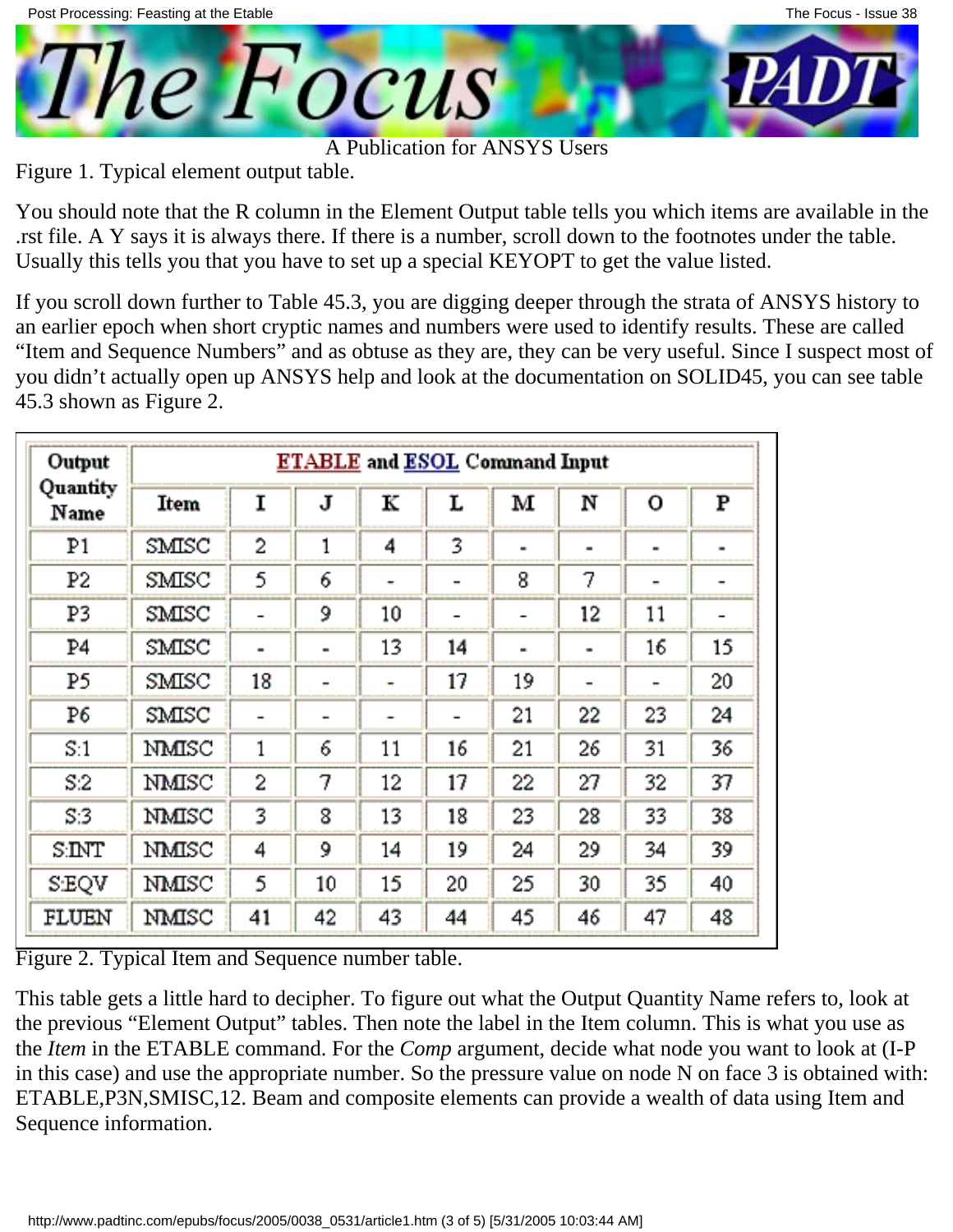

## **Now that I have an Etable, how do I eat on it?**

The primary thing you can do with an etable is plot it on your elements (PLETAB, PLLS) and list it (PRETAB). These commands work like other plot/list commands in ANSYS, but you specify the column — using the name you gave it — instead of the typical *Item*, *Comp*.

Beyond this ANSYS offers the usual collection of math, sort, and compare operations that you find throughout the program. Table 1 summarizes the various commands you can use to operate on etables. Take a look at the manual pages for each one to get the syntax correct. As you can see, the math options let you do some pretty sophisticated stuff that you may want to use in some advanced post processing. This can be much easier and faster then dumping raw data out to another program.

## **Belly up to the Etable.**

A quick look at the best place to find ANSYS information on the web, [www.ansys.net](http://www.ansys.net/), shows a whole bunch of useful tools that utilize etable commands. Searching [www.xansys.net](http://www.xansys.net/) gave more examples of how to use these commands. In certain sections of the ANSYS community, these commands are used every day. So next time you want more information, scroll down the element documentation and look at those tables. What you want is probably there, or can be calculated from it.

Table 1. Etable operation commands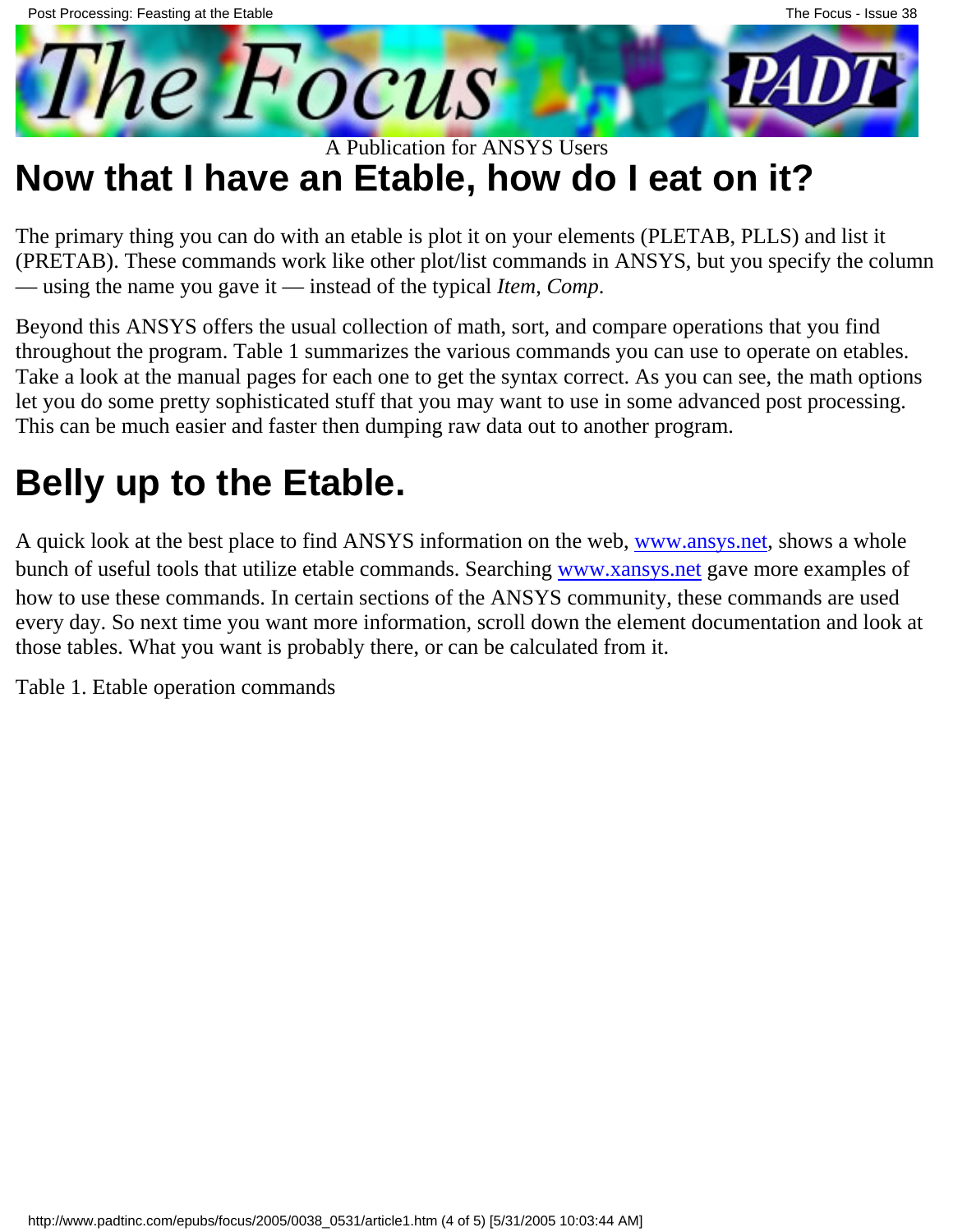

|                  | Command       | Description                                                          | <b>Note</b>                                                                                                                                                                                                                                                                                              |
|------------------|---------------|----------------------------------------------------------------------|----------------------------------------------------------------------------------------------------------------------------------------------------------------------------------------------------------------------------------------------------------------------------------------------------------|
|                  | <b>ESORT</b>  | Sorts the element table                                              | Use SABS to sort on abs vals                                                                                                                                                                                                                                                                             |
| Sort             | <b>EUSORT</b> | Restores original order of the<br>element table                      |                                                                                                                                                                                                                                                                                                          |
|                  |               |                                                                      |                                                                                                                                                                                                                                                                                                          |
|                  | <b>SADD</b>   | Adds two element tables                                              | $\mathit{L}\text{-}\mathit{z}\text{-}\mathit{z} = (\mathit{F}\text{-}\mathit{A}\text{-}\mathit{T}\text{-}\mathit{2}\times\mathit{L}\text{-}\mathit{z}\text{-}\mathit{z}) + (\mathit{F}\text{-}\mathit{A}\text{-}\mathit{T}\text{-}\mathit{Z}\times\mathit{L}\text{-}\mathit{z})$<br><u>ьяь2) + сонят</u> |
|                  | <b>SEXP</b>   | Exponent math on an<br>element table                                 | $L$ abR = $( L$ ab $2^{\text{EXP1}})$ X $( L$ ab $2^{\text{EXP2}})$<br>Roots, reciprocals, and divides may<br>also be done with this command.                                                                                                                                                            |
| Math             | <b>SMULT</b>  | Does multiplication                                                  | $L$ abR = $(FACT2 X L$ ab $2)$ X $(FACT2 X L$ ab $2)$<br>Use FACT1 with now Lab2 to scale                                                                                                                                                                                                                |
|                  | VCROSS        | Cross product of two vectors<br>(3 col's per vector)                 |                                                                                                                                                                                                                                                                                                          |
|                  | VDOT          | Does a dot product with two<br>tables                                |                                                                                                                                                                                                                                                                                                          |
|                  |               |                                                                      |                                                                                                                                                                                                                                                                                                          |
| <b>Compare</b>   | SMAX          | Compares two columns and<br>creates a new one with the<br>max        | LabR = (FACT 1 X Lab 1) CMX (FACT 2 X<br>Lab2).                                                                                                                                                                                                                                                          |
|                  | <b>SMIN</b>   | Compares two columns and<br>creates a new one with the<br>max        | LabR = (FACT 1 X Lab 1) CMN (FACT 2 X<br>Lab2)                                                                                                                                                                                                                                                           |
|                  |               |                                                                      |                                                                                                                                                                                                                                                                                                          |
|                  | <b>SFACT</b>  | Does margin of safety<br>calculations                                |                                                                                                                                                                                                                                                                                                          |
|                  | <b>SFCALC</b> | More safety factor or margin<br>of safety calcs                      |                                                                                                                                                                                                                                                                                                          |
| Margin of Safety | TALLOW        | Temp information for factor<br>of safety calculations                | See manual for details                                                                                                                                                                                                                                                                                   |
|                  | <b>SALLOW</b> | Sets up allowable stress<br>values for factor of safety<br>plotting. |                                                                                                                                                                                                                                                                                                          |
|                  |               |                                                                      |                                                                                                                                                                                                                                                                                                          |
|                  | SABS          | Specifies absolute values<br>for element table operations            |                                                                                                                                                                                                                                                                                                          |
| Misc             | SSUM          | Sums up tables                                                       | Doesn't store anything back in the<br>table, just lists out the values for<br>each column. Use *get, ssum to<br>store.                                                                                                                                                                                   |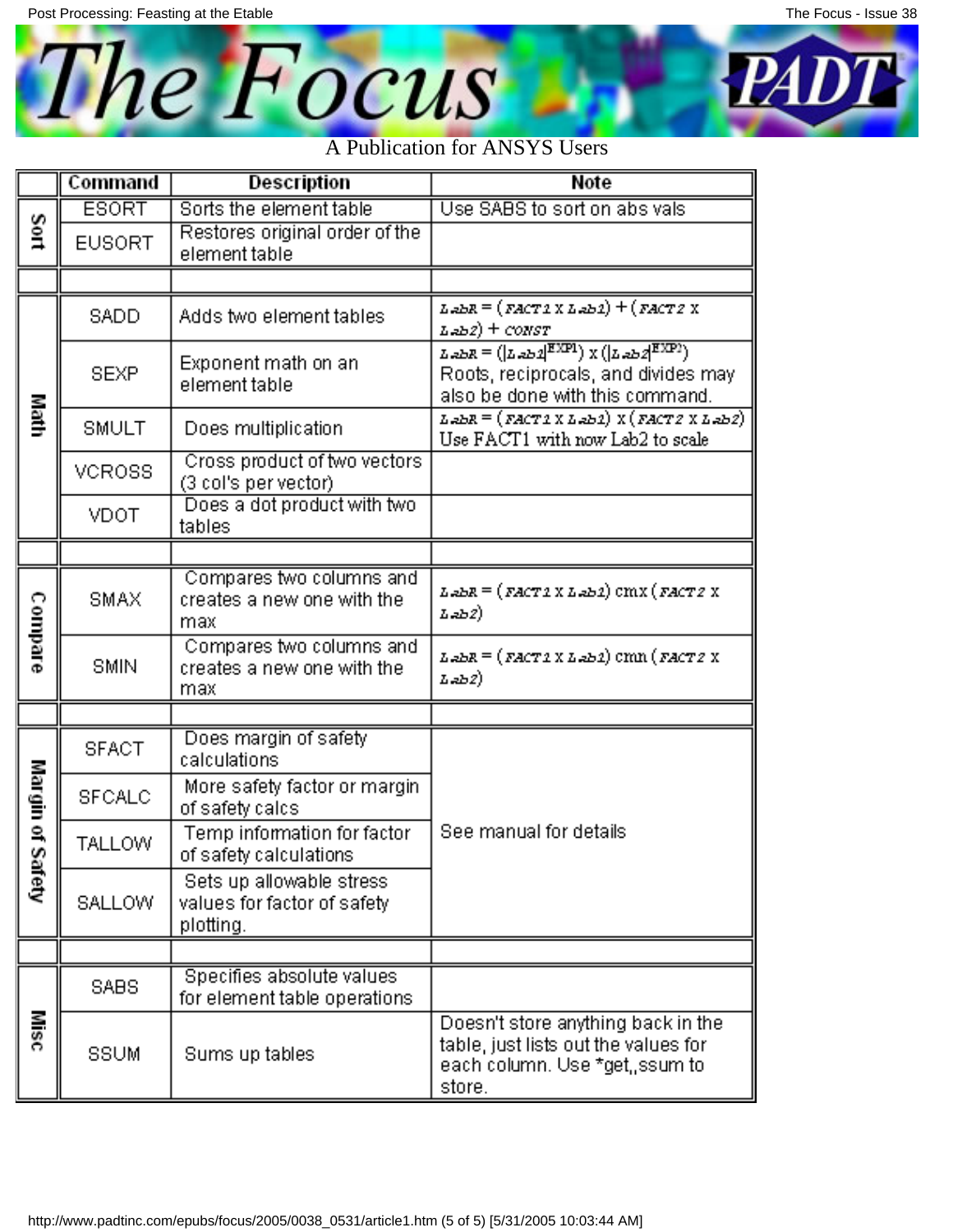<span id="page-6-0"></span>

## **Jobname.solc for Control During a SOLVE**

by Rod Scholl, PADT

Often in the middle of a solution, I wish I had set a parameter differently before hitting SOLVE. Not everything can be changed once the solution's underway, but by creating a jobname.solc you might save yourself from having to start over.

At each equilibrium iteration, ANSYS checks for the existence of a jobname.solc file. If present and modified since the last equilibrium iteration, the contents are read into the ANSYS solver.

Thus when the following jobname.solc is created in the working directory while ANSYS is solving:

|   |            |                  |  |                                      | , TextPad - [C:\My Documents\PADT\Service\Focus\0 |  |
|---|------------|------------------|--|--------------------------------------|---------------------------------------------------|--|
| Ë |            |                  |  |                                      | File Edit Search View Tools Macros Configure      |  |
|   |            |                  |  |                                      |                                                   |  |
|   |            |                  |  |                                      |                                                   |  |
|   | ctest.solc |                  |  |                                      |                                                   |  |
|   |            |                  |  | This is the contents of jobname.solc |                                                   |  |
|   |            | outres, all, all |  |                                      |                                                   |  |
|   |            |                  |  |                                      |                                                   |  |
|   |            |                  |  |                                      |                                                   |  |

The output reflects the file was read: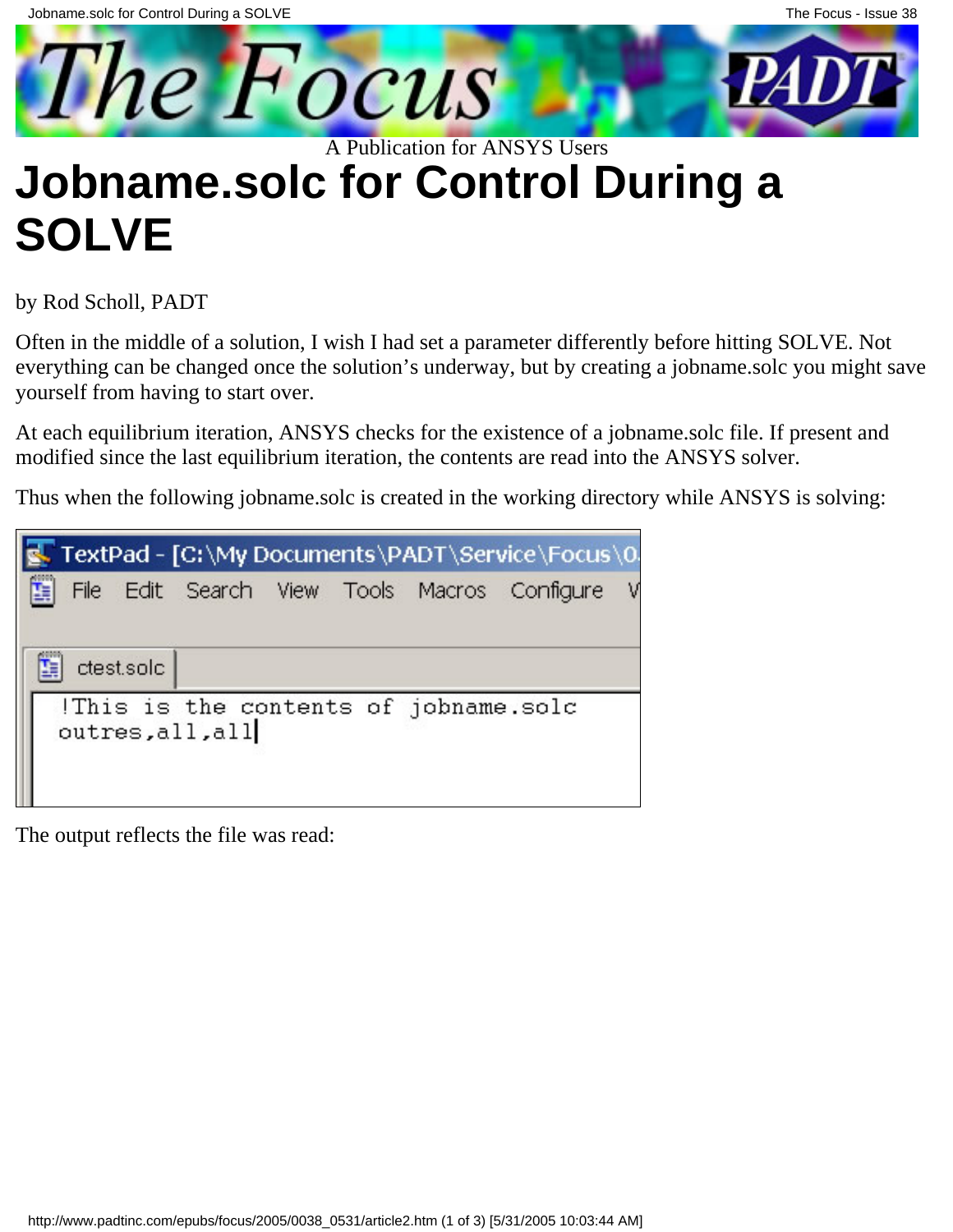Jobname.solc for Control During a SOLVE

The Focus A Publication for ANSYS Users ex Mark ANSYS 9.0 Output Window  $\times$ LINE SEARCH PARAMETER = 1.000 SCALED MAX DOF INC = -0.7712E-**2 CONTACT POINTS HAVE CHANGE OF CONTACT STATUS** FORCE CONVERGENCE UALUE = 115.8 CRITERION= 0.3915E-01 Writing NEWTON-RAPHSON residual forces to file: ctest.nr002 1482 Job CP sec= curEgn= totEqn= 195.000 6 0% Factor Wall sec= **Factor Done=** 0.000 rate= 0.0 Mflops EQUIL ITER 5 COMPLETED. NEW TRIANG MATRIX. MAX DOF INC= -0.3114 **NHK WARNING NXX** cp = 12.469 TIME= 11:11 COMMAND MESSAGE IThis is the contents of jobname.solc received from file: \*. SOLC. Ansus is now processing this Command, but not responsible for its unexpected side-effects. WRITE ALL ITEMS TO THE DATABASE WITH A FREQUENCY OF ALL FOR ALL APPLICABLE ENTITIES **XXX WARNING XXX** 12.484 TIME= 11:11 COMMAND MESSAGE outres, all, all received from file: \*. SOLC. Ansus is now processing this Command, but not responsible for its unexpected side-effects. WRITE HLL ITEMS TO THE UNTHBHSE WITH HEFKEUDENCY OF HLL FOR ALL APPLICABLE ENTITIES LINE SEARCH PARAMETER = 1.000 SCALED MAX DOF INC = -0.3114E-FORCE CONVERGENCE UALUE  $= 12.29$ CRITERION= 0.2801E-01 Writing NEWTON-RAPHSON residual forces to file: ctest.nr003 EQUIL ITER 6 COMPLETED. NEW TRIANG MATRIX. MAX DOF INC= -0.1321 Ŀ.

You can use this ability in powerful ways for long-running solutions:

- 1. Turn on NLDIAG, NRRES if your solution is non-convergent. You can even plot the files in another session (while you pause the running solution, if you want). Perhaps you can affect better convergence by then adding more changes in the jobname.solc.
- 2. Turn on OUTRES, ALL, ALL. When the solution is divergent, for example, you might want this to grab a converged solution to avoid having only a 999999 unconverged result.
- 3. Turn on RESCONT, ALL, ALL; if you decide you may need a restart.
- 4. Turn on NLGEOM!
- 5. Change Convergence criteria if it is asymptotically approaching your criteria (as seen on the GST) and maybe you can live with the larger residuals.
- 6. Modify NEQIT to add a few iterations. Nothing worse than when ANSYS bisects, when by the GST you can tell that a couple more iterations would have converged it.
- 7. Turn on contact debugging tools.
- 8. **Add DOF constraints!!!!**

http://www.padtinc.com/epubs/focus/2005/0038\_0531/article2.htm (2 of 3) [5/31/2005 10:03:44 AM]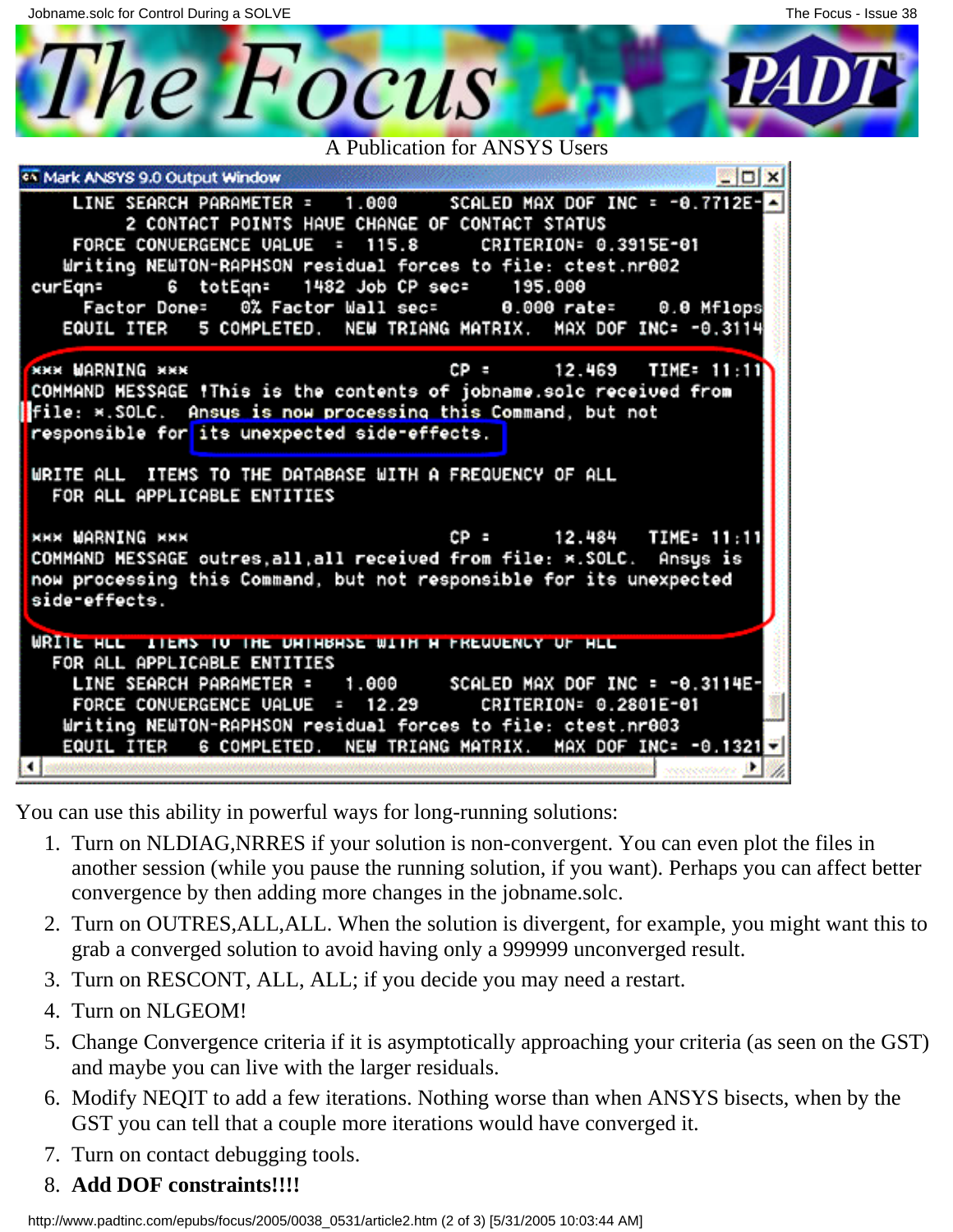

On solutions that take a couple days, in another session I often plot .rst at converged substeps and Newton Raphson Residuals via (.nr00x files). With the ability to add DOF constraints between equilibrium iterations, one can be quite creative with getting convergence during a solution, rather than submitting a SOLVE and waiting 2 days just to discover that one more stability DOF was needed.

Just look out for the "unexpected side-effects" warned about. I seem to be losing my hair, but I guess I can't say ANSYS didn't warn me.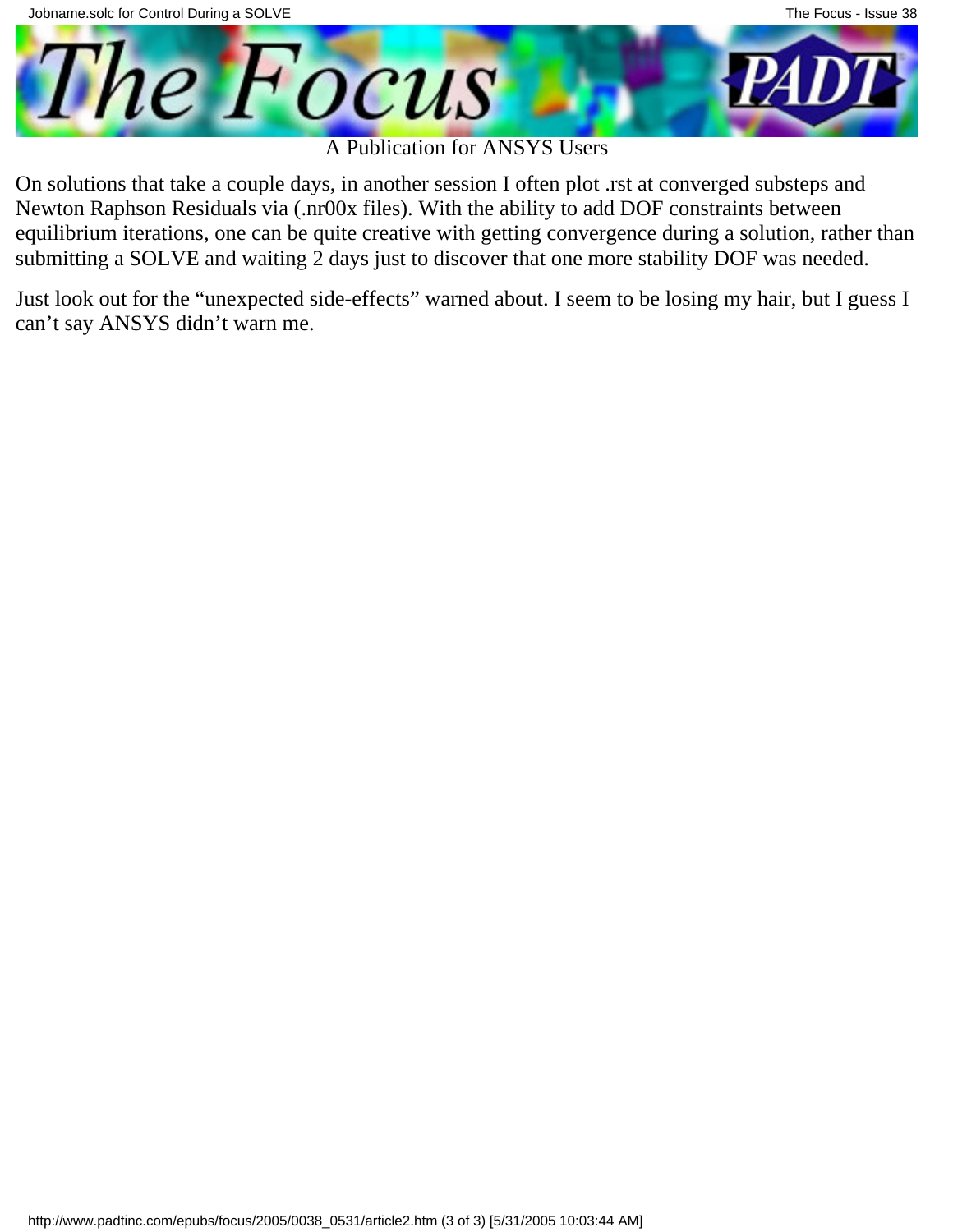## <span id="page-9-0"></span>**Parallel Performance**

by Stephen Hendry, PADT

Did you ever wish your ANSYS job would run faster and finish sooner? Do you find yourself simplifying your geometry to make your problem size smaller? Do you not have access to Japan's Earth Simulator or Lawrence Livermore National Laboratory's Thunder (first and second fastest computers in the world at 40 TFlops and 22 TFlops, respectively, according to [www.top500.org\)](http://www.top500.org/)? Well then, Parallel Performance for ANSYS could be the answer.

The Parallel Performance for ANSYS Add-on Module facilitates the use of multiprocessor servers, networked workstations, or clusters to generate simulation and analysis results much more quickly.

With two new solvers added at ANSYS 8.0, the Distributed Pre-Conditioned Conjugate Gradient (DPCG) and the Distributed Jacobi Conjugate Gradient (DJCG), even better speed up performance has been achieved. Take, for example, a 12.8 million DOF stress problem with 2.5 million elements. As you can see from the chart below, the DPCG solver has a tremendous advantage as compared to the standard PCG solver.

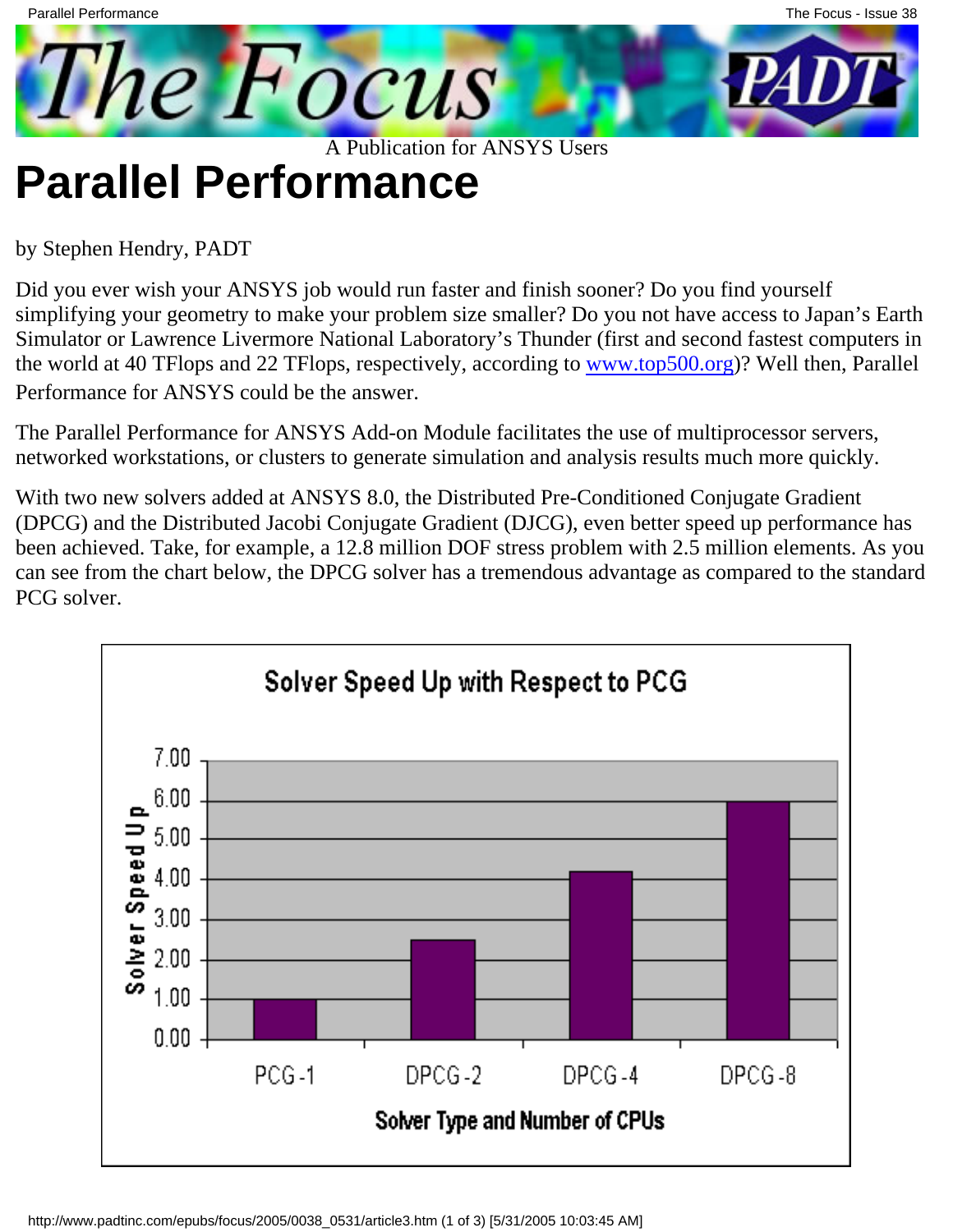

## **Here is a breakdown of the solvers:**

### **Distributed Pre-conditioned Conjugate Gradient (DPCG)**

- Runs on shared memory or distributed memory
- Superior scalability to PCG solver
- More robust and uses less memory than DDS solver with similar scalability at low (<16) number of processors.
- For an in-depth technical look at using the DPCG solver, take a look at the recent article "[Using](http://www.padtinc.com/epubs/focus/common/focus.asp?I=30&P=article1.htm) [the DPCG Solver"](http://www.padtinc.com/epubs/focus/common/focus.asp?I=30&P=article1.htm) by Carlos Shultz in a previous issue of *The Focus*.

### **Distributed Jacobi Conjugate Gradient (DJCG)**

- Targets distributed parallel processing for single field-type problems, such as thermal analysis.
- Uses both shared and distributed memory architectures.
- Scalability superior to JCG solver with little additional memory required.

### **Algebraic Multigrid (AMG)**

- Solves ill-conditioned matrices on shared-memory, multiprocessing servers
- Scales well up to eight processors.
- Works well on models where other iterative solvers have difficulty, including ill-conditioned models resulting from large aspect ratios or models with shell and/or beam elements attached to solid elements.

### **Distributed Domain Solver (DDS)**

- Scalable solver for use in distributed-memory environments or combinations of distributed and shared-memory environments.
- Intended for static or full transient analyses with symmetric matrices.
- DDS divides model into multiple "domains", each generally 1,000 to 10,000 degrees of freedom in size.

## **What is Shared Memory versus Distributed Memory?**

Shared Memory is a single shared memory address space accessible by all processors through a common bus architecture. In a Distributed Memory environment, each CPU or computing node has its own memory address space and is not shared. Communication is achieved through a Message Passing Interface (MPI). The DPCG, DJCG, and DDS solvers all support both shared memory and distributed memory architectures. The AMG, however, is only a shared memory solver.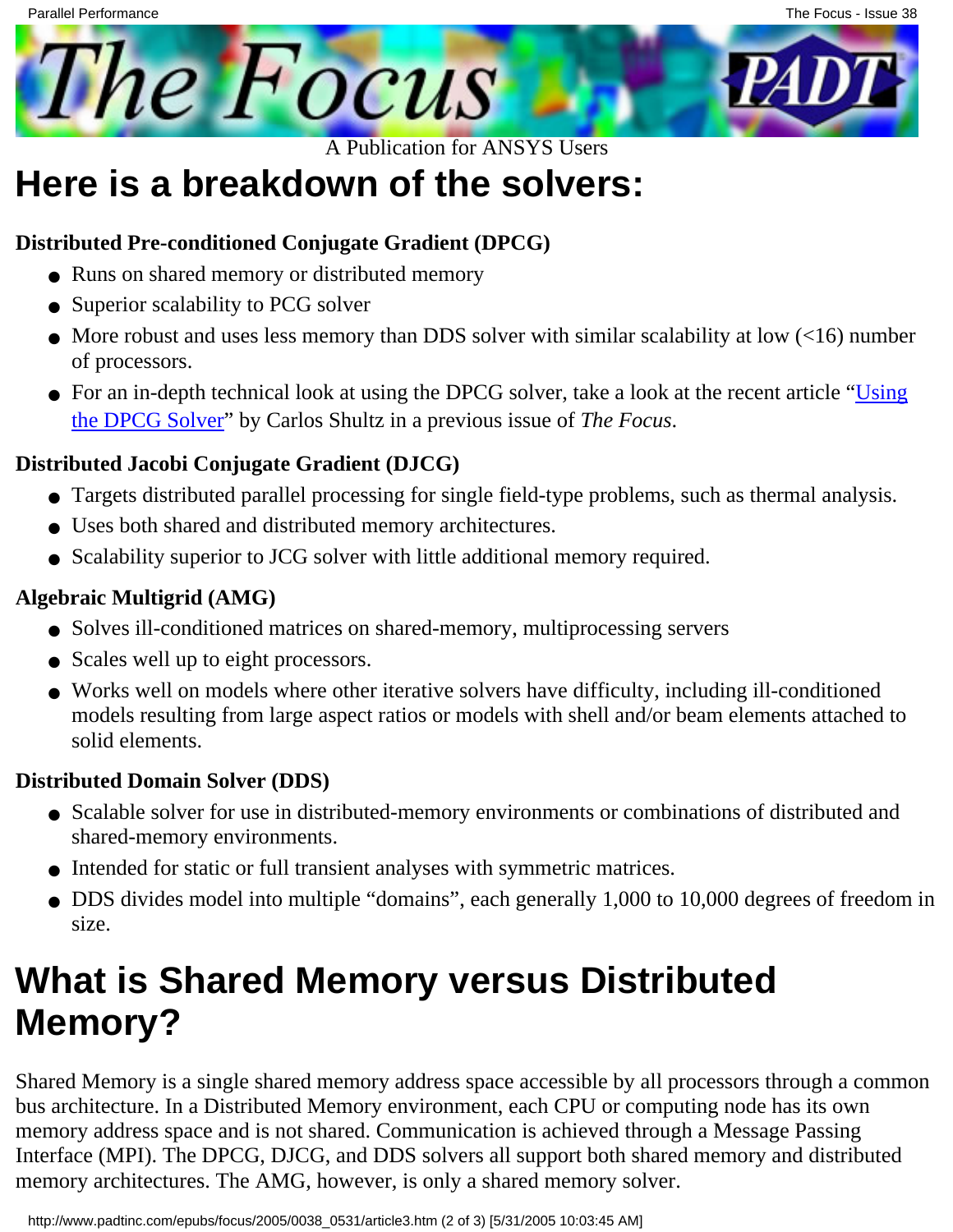

Parallel Performance for ANSYS works on 32- and 64-bit Linux and Windows clusters as well as a variety of UNIX platforms including HP, IBM, SGI, and Sun. The types of analyses where Parallel Performance can be used include:

- Linear structural
- Nonlinear structural
- Full transient structural
- Steady-state thermal
- Transient thermal

The question you are probably asking right now is how much are these speed increases worth? For a typical Mechanical user, you are going to start seeing reduced wall clock times at just two processors with Parallel Performance. Over time you can very easily equate these reduced wall times into significant savings and better productivity.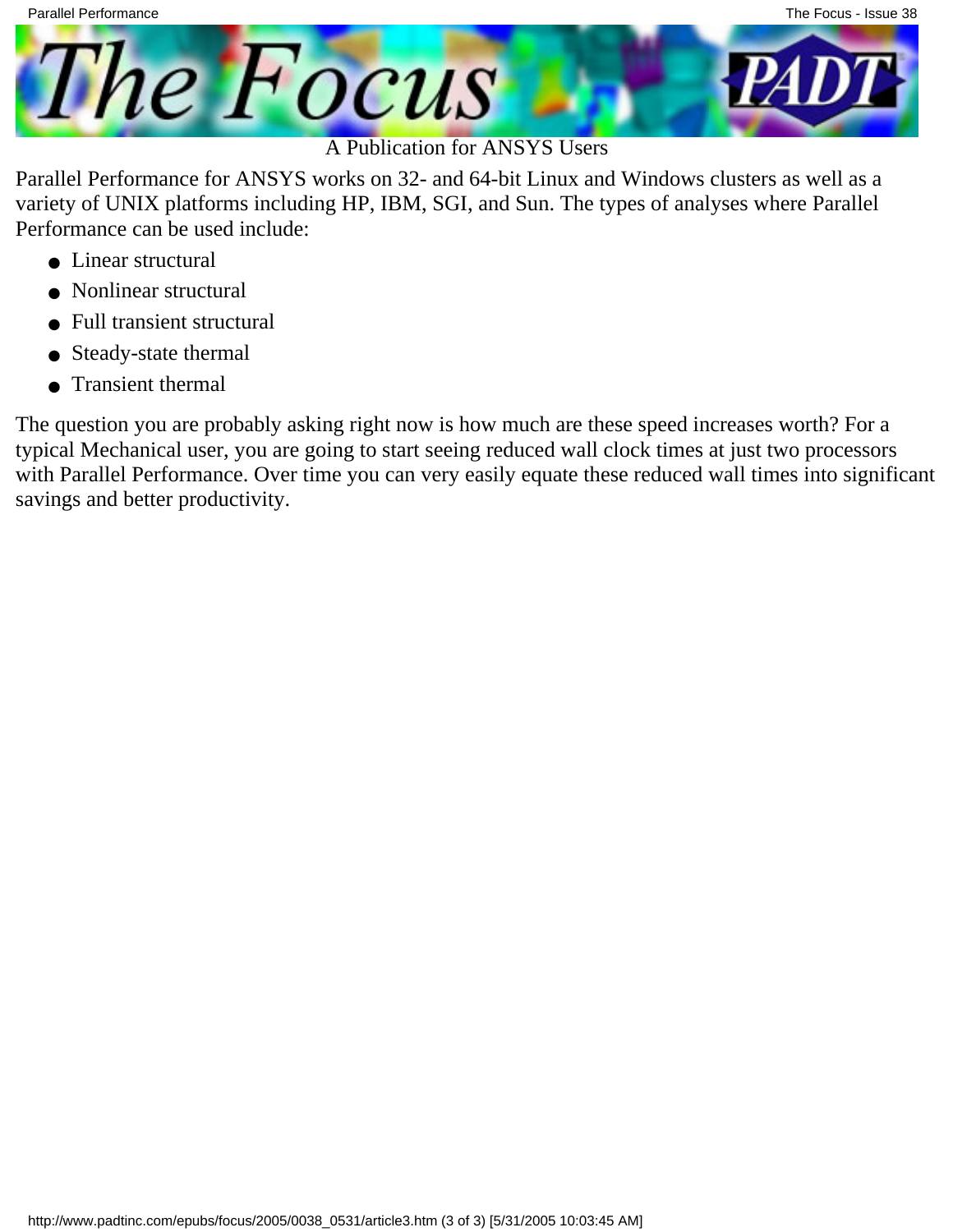<span id="page-12-0"></span>

# **Upcoming Training at PADT**

A complete schedule of the training courses for the next three months is shown below. [Learn more](http://www.padtinc.com/support/training/default.asp) about how the **Training Services** offered by PADT can save you time and money. Or, feel free to drop an e-mail to our training coordinator, [Ted Harris!](mailto:ted.harris@padtinc.com)

Month StartEndCourseDescription Location Location

|  | Jun '05 6/136/15 101 Introduction to ANSYS, Part I      | Tempe, AZ             |
|--|---------------------------------------------------------|-----------------------|
|  | 6/206/21 201 Basic Structural Nonlinearities            | Albuquerq             |
|  | 6/226/23 204 Advanced Contact and Bolt Pretension       | Albuquerq             |
|  | 6/276/28 301 Heat Transfer                              | Irvine, CA            |
|  | 6/296/30 107 ANSYS Workbench DesignModeler              | Irvine, CA            |
|  | Jul '05 7/117/13 104 ANSYS Workbench Simulation - Intro | Albuquerq             |
|  | 7/147/15 801 ANSYS Customization with APDL              | Albuquerq             |
|  | 7/257/26 203 Dynamics                                   | Albuquerq             |
|  | 7/277/27 108 Paramesh                                   | Albuquerq             |
|  | Aug '05 8/1 8/3 104 ANSYS Workbench Simulation - Intro  | Tempe, A              |
|  | $8/8$ $8/10$ 152 AI*Environment                         | Tempe, AZ             |
|  | 8/118/12 202 Advanced Structural Nonlinearities         | Tempe, A <sub>2</sub> |
|  | 8/158/16 501 ANSYS/LS-DYNA                              | Tempe, A              |
|  | 8/188/19 604 Introduction to CFX                        | Tempe, AZ             |

8/248/26 [402](http://www.padtinc.com/support/training/course.asp?c=402) [High Frequency Electromagnetics](http://www.padtinc.com/support/training/course.asp?c=402) Tempe, AZ

Whether it s one of our regularly-scheduled classes at our training facility, or a customized class tailored to your specifications and location, you can be assured that the training you receive will have immediate, positive results on your capabilities in design, analysis, and product and process improvement.

Tempe, AZ Albuquerque, NM Albuquerque, NM Albuquerque, NM Albuquerque, NM Albuquerque, NM Albuquerque, NM Tempe, AZ Tempe, AZ Tempe, AZ Tempe, AZ Tempe, AZ